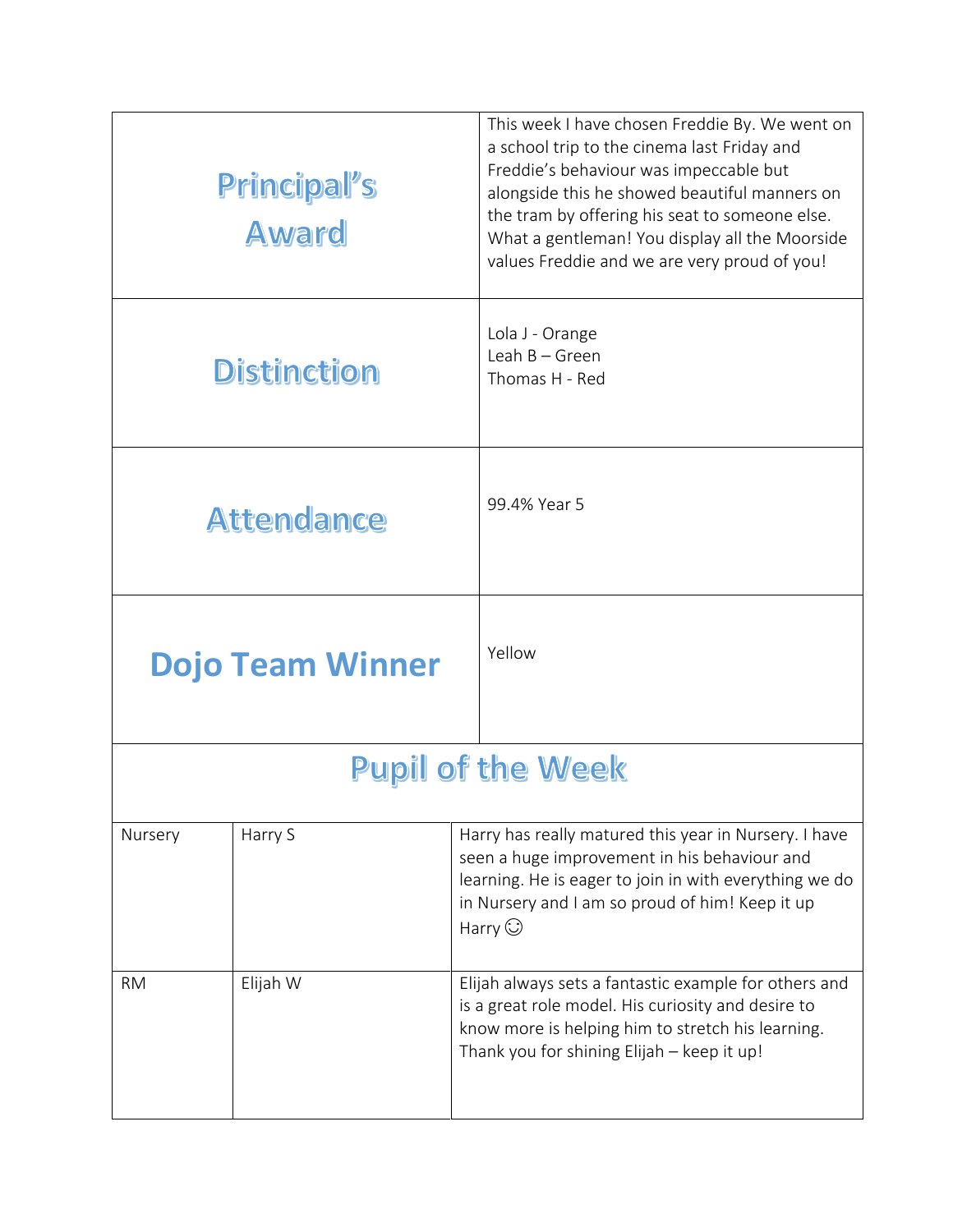| <b>RC</b> | Elise Keogh-C | Elise has a really grown-up attitude to school life.<br>She has wonderful manners and is kind and caring<br>to everyone around her. She also sings her socks off<br>every time songs are shared! Well done Elise- keep<br>it up! |
|-----------|---------------|----------------------------------------------------------------------------------------------------------------------------------------------------------------------------------------------------------------------------------|
| 1F        | Emma T        | Emma has shone this week. She has been putting in<br>maximum effort into her work. Emma has shown us<br>her best version of herself this week and we hope<br>her hard work continues. Keep shining Emma!                         |
| 1B        | Safiyyah K    | Safiyyah has been using lots of adventurous<br>vocabulary in her writing this week, and has<br>produced an excellent piece of work that she has<br>completed with her partner. Keep up the amazing<br>work Safiyyah!             |
| 2T        | Isabelle B    | Isabelle has shown lots of focus and determination<br>in her work this week. She is a kind and caring<br>member of the class and is always full of positivity.<br>Keep up the great work Isabell                                 |
| 2PR       | Poppy P       | It has been a pleasure marking Poppy's work this<br>week as she is putting her all into producing work of<br>excellent quality - presentation and content. Keep<br>up this fantastic work Poppy.                                 |
| 3S        | Rocco McB     | Rocco has worked really hard this week and put<br>maximum effort into his assessments. He has really<br>shown us what he can do when he puts his mind to<br>it, so keep it up Rocco!                                             |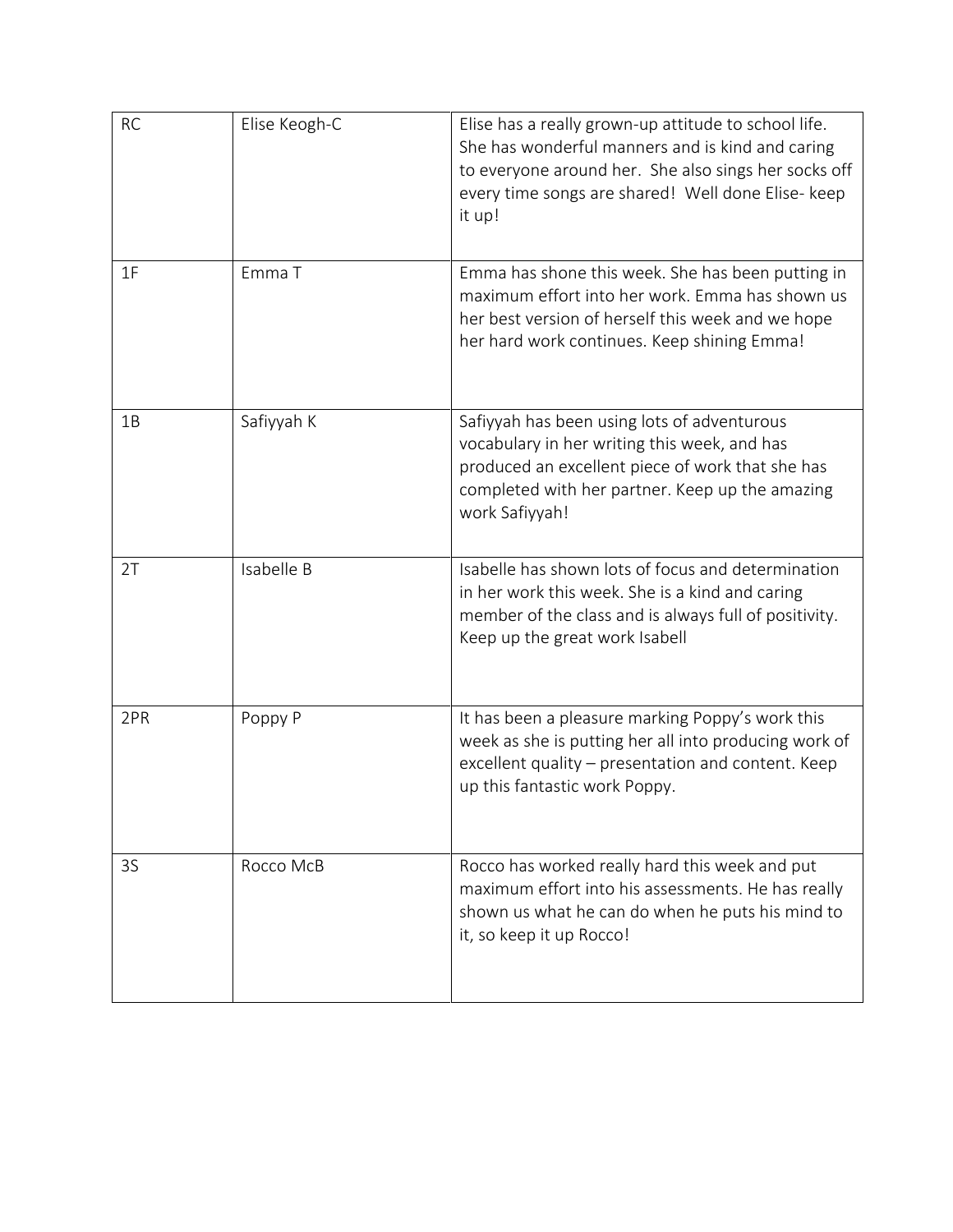| 3F | Otilia T | Otilia has been working hard this term to improve<br>her writing, she is getting very good at self-editing, |
|----|----------|-------------------------------------------------------------------------------------------------------------|
|    |          | looking for better word choices and thinking about                                                          |
|    |          | the reader. Keep up the great work Otilia!                                                                  |
|    |          |                                                                                                             |

Reader of the week:

Isabelle B – she reads regularly and changes her book often. It is clear to see the influence of the books she reads in her writing. It has also helped her with her assessments this week. A great example of how reading helps you with all your learning. A superstar reader, well done!

| 4R                                 | Harley C    | Not only are Harley's manners impeccable but he<br>has been working incredibly hard and being an<br>example student in the classroom this week. Harley<br>always completes his tasks in lessons and more<br>recently has been taking risks in his work to<br>challenge himself and change his mindset. He has<br>also done very well in his tests this week.<br>Remember, you learn from your mistakes! Keep it<br>up Harley, super proud of you! |
|------------------------------------|-------------|---------------------------------------------------------------------------------------------------------------------------------------------------------------------------------------------------------------------------------------------------------------------------------------------------------------------------------------------------------------------------------------------------------------------------------------------------|
| 4A                                 | Lyla-Rose B | Lyla has been working exceptionally hard recently,<br>producing work of a consistently high standard. Her<br>attitude to learning is fantastic and her conduct,<br>inside and outside of the classroom, is an example<br>to others. Keep up the fantastic work, Lyla! You are<br>a star!                                                                                                                                                          |
| Reader of the week:<br>Nela B (4A) |             | Nela's confidence as a reader has gone from strength to strength this year. She is always one of<br>the first children to hand in her reading record and her independent reading is really benefitting                                                                                                                                                                                                                                            |

|    | her work in school. Well done, Nela! |                                                                                                                                                                                                                                                                            |
|----|--------------------------------------|----------------------------------------------------------------------------------------------------------------------------------------------------------------------------------------------------------------------------------------------------------------------------|
| 5T | Sophie H                             | Sophie has been working incredibly hard in Maths<br>recently. She has been focused, independent as<br>much as possible and asking for help when needed.<br>On top of this, she's been doing extra work at home<br>in topics she finds a little tricky. I'm so proud of the |

effort she's putting in to grow her brain!